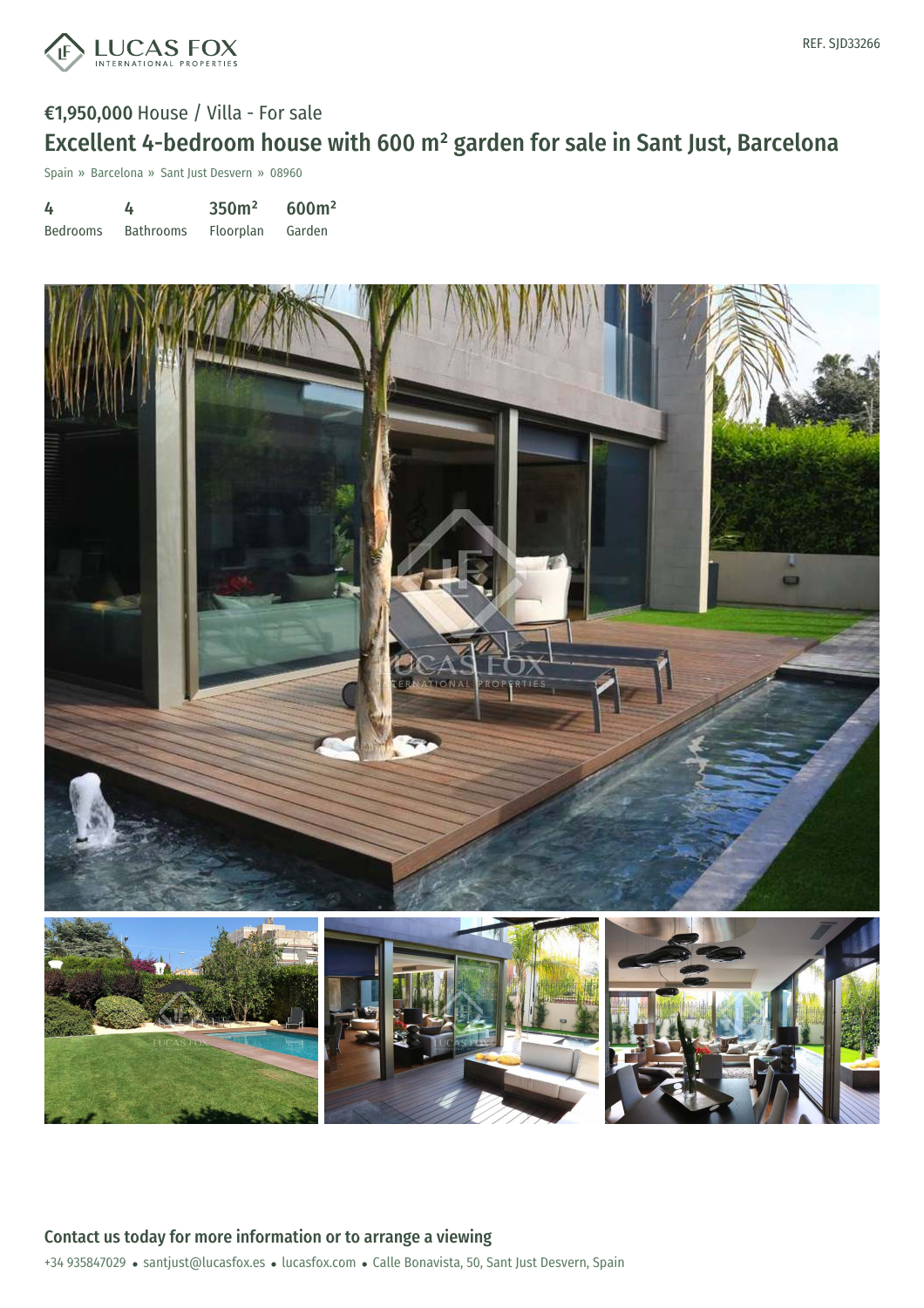

## €1,950,000 House / Villa - For sale Excellent 4-bedroom house with 600 m² garden for sale in Sant Just, Barcelona

Spain » Barcelona » Sant Just Desvern » 08960

| 4               | 4                | 350 <sup>m²</sup> | 600m <sup>2</sup> |
|-----------------|------------------|-------------------|-------------------|
| <b>Bedrooms</b> | <b>Bathrooms</b> | Floorplan         | Garden            |

#### **OVERVIEW**

### 300 m² house with pool in a large 600 m² communal area, for sale in the centre of Sant Just.

Modern family house in the centre of Sant Just Desvern, attached to an iconic Noucentista building of the Architectural Heritage of Catalonia. It is located in a community with a luxurious community area of 600 m² and a swimming pool, with only 5 neighbours.

The detached house was built in 2009 and consists of 300 m² distributed equally over three floors. It has a 200 m² garden that surrounds the entire plot, with a water fountain that surrounds the house, a chill-out area and a summer dining room covered with a large pergola with a retractable roof.

The lower ground floor has 2 bedrooms with a complete private bathroom, a large window with natural light, a utility area and a private lift that connects to the entire house.

The main floor enjoys views of the entire garden, through the windows that allow a lot of light to enter. It houses a large living-dining area divided into two rooms, a guest toilet, and a designer kitchen fully equipped with the best quality materials.

On the first floor, there is the majestic 40 m² corner master suite divided into two rooms with a large dressing room and complete bathroom, with spectacular windows that convey the impression of being outside. In addition, it offers a guest bedroom and complete bathroom.

The entire house has been designed with a unique pattern and a very sophisticated style, which, with its high-quality materials, conveys a feeling of great luxury and exclusivity.

Finally, we have two large parking spaces.



[lucasfox.com/go/sjd33266](https://www.lucasfox.com/go/sjd33266)

Garden, Swimming pool, Lift, Natural light, Communal terrace, Parking, Underfloor heating, Air conditioning, Alarm, Balcony, Built-in wardrobes, Chill out area, Exterior, Near international schools, Renovated